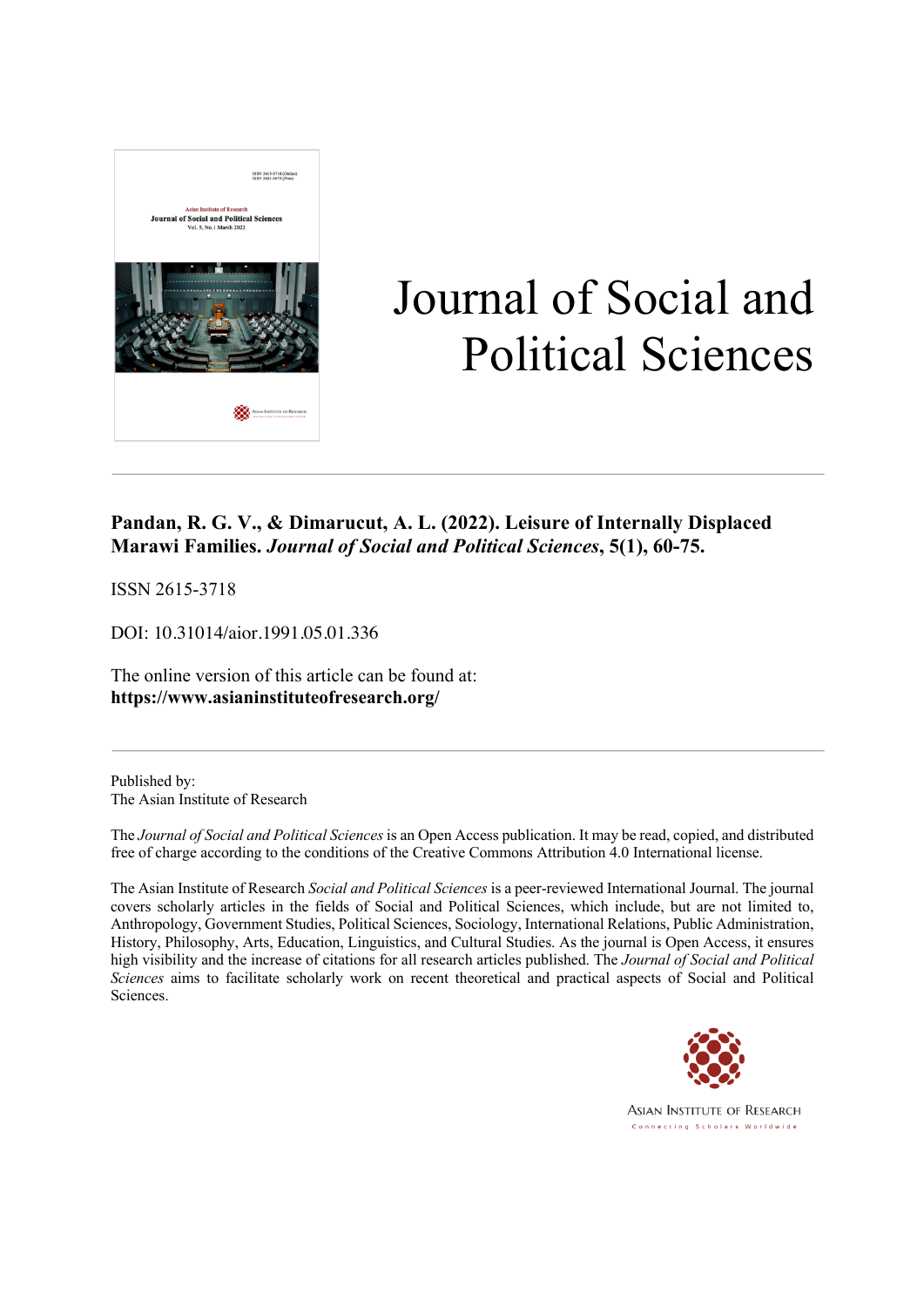

## Leisure of Internally Displaced Marawi Families

Rhoma Grace V. Pandan<sup>1</sup>, Alberto L. Dimarucut<sup>2</sup>

<sup>1</sup> Department of Physical Education, College of Arts and Sciences, University of the Philippines Visayas. Email: rvpandan@up.edu.ph

<sup>2</sup> College of Human Kinetics, University of the Philippines Diliman. Email: aldimarucut@up.ed.ph

#### **Abstract**

Family is a strong foundation of a successful nation and participating in leisure activities contributes to a happy and functional unit of society. However, in unfavorable situations, there are families who were drastically displaced in order to survive such as the Marawi siege which had brought massive internal displacement in the history of the Philippines. Using ethnographic research fieldwork methods, this study examined and explores how family leisure is exercised in unfamiliar territories among internally displaced Marawi families and the impacts it had on family leisure experiences in three key concepts: space, activities, and time. The findings revealed that displacement enforced unique constraints on leisure, such as those related to the overlap of work and leisure time and space, limited finances, preference for money accumulate overspending on leisure, have led internally displaced families to discontinue some previous practices, and pursue passive and home-based leisure activities. Displacement, however, also led families to be resilient, adapt to new leisure activities, and contributed to the development of new family leisure values. The family's solid perspective on the role of leisure in strengthening family bonds trumps the limitations and challenges set by current circumstances.

**Keywords:** Family Leisure, Internal Displacement, Leisure Activities

#### **1. Background of the Study**

To be with one's family is a major element of leisure since family life is exceptionally and closely entwined with leisure (Roberts, 1978). Over the years, scholarly research show the positive correlation of family leisure with family cohesion, family adaptability, and overall functionality and satisfaction with family life (Agate, Zabriskie, & Eggett, 2007; Zabriskie & McCormick, 2001; Zabriskie & Freeman, 2004). As such, families engaged in a variety of family leisure activities can experience pleasure, comfort, and warmth (Melton, Zabriskie, 2016), that could eventually make them productive units of society. But what about families displaced today due to disasters and armed conflict? Focusing on families displaced in Metro Manila brought about by the armed conflict in Marawi City in 2017, this paper discusses how family leisure is exercised in unfamiliar territories.

Specifically, this study explores the concept of "family leisure" in three key concepts: space, activities, and time. A study by Melton and Zabriskie in 2016, suggested that families participating in anticipated activities in familiar environments are happier. But will this still be the case if families are (dis)placed in a new environment or space? A new environment or 'space' has a profound impact on the family, especially in the case of displacement. It entails the families to adjust psychologically, socially, emotionally, physically and financially, to ensure their security and well-being as a functioning unit.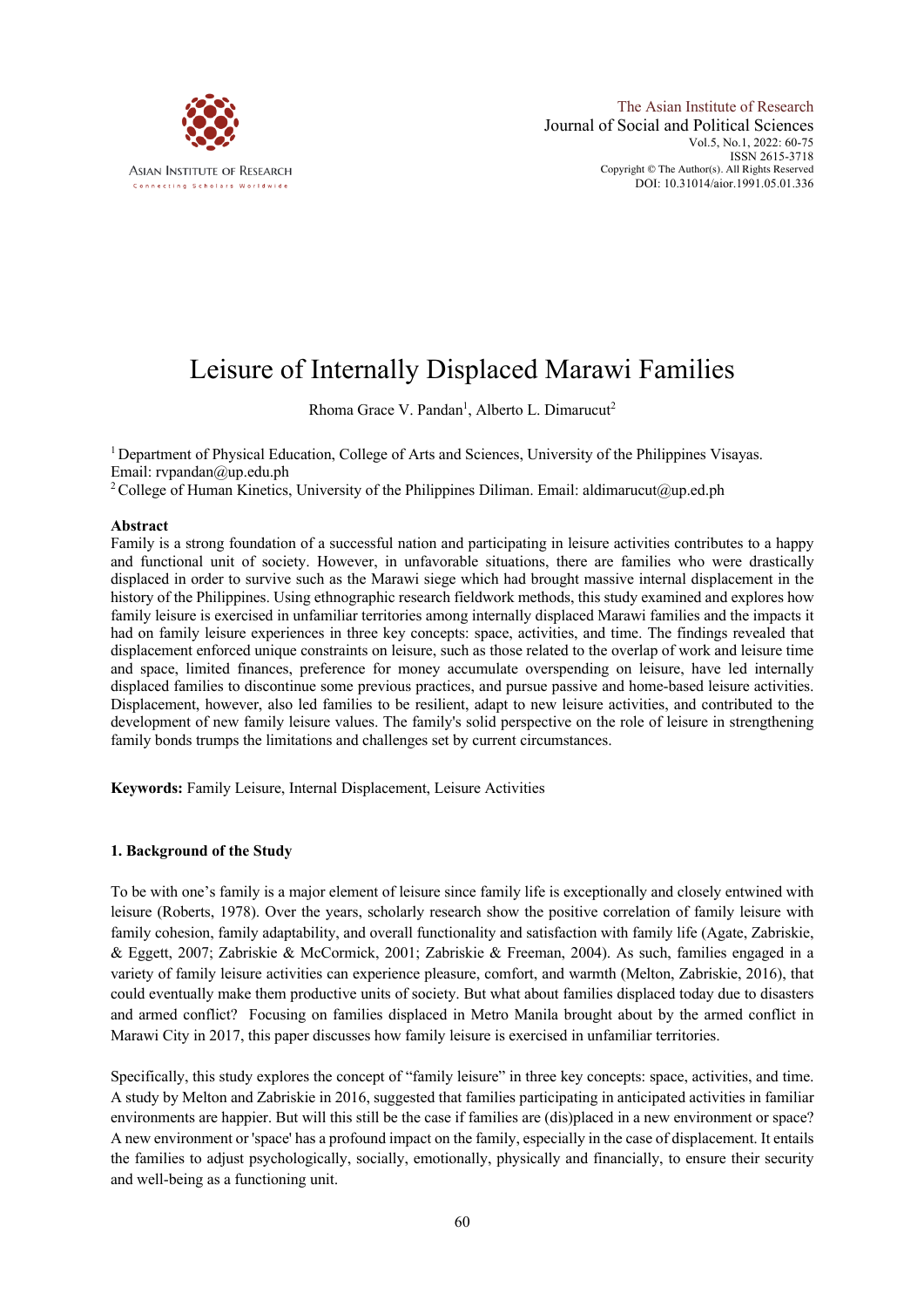As mentioned previously, leisure activities practiced and continued brings cohesion and a greater sense of adaptability to the family (Zabriskie & McCormick, 2001). If a family is displaced, however, these activities may be difficult to practice, adapt, or continue.

As for time, leisure is a vital component of any family schedule, as it provides members the opportunity to interact, communicate, and learn together in this time of activities (Walton, 2018). It is therefore pertinent to recognize how leisure time is seen, used, and managed by families who are currently displaced. Given these, the goal of this study is to explore and analyze the leisure of some of the internally displaced Marawi families under the lenses of the three abovementioned concepts. In doing so, pre- and current displacement leisure will be classified and identified, to have a better discernment of the changes in family leisure and among members themselves, in the provided timeline.

#### **2. Review of Related Literature**

#### *2.1. Leisure*

While there is a multitude of Filipino languages, there has been no established term that specifically defines "leisure" that would cover the three key concepts in this study. But "leisure" after all, is a multidimensional term.

For Shaw (1985), the definition of "leisure" is something inherently symbolic in nature, where if three or more positive triggers are organically felt by the members involved, "leisure" is actualized. Meanwhile, Kelly suggests (1996) that "leisure" is not solely a product of individual thought. Rather, it is derived from the combination and inclusion of experiences in both the micro and macro levels of society where availability of space, activities, time, facilities, government policies, and awareness play key roles (Kelly, 1996; Stodolska, 2006.). Stodolska (2000, 2006) and Livengood (2006) add that leisure time activities not only facilitate in-group and intergroup relations, but also provide a sense of familiarity with the new culture, and help the preservation of desired cultural elements.

#### *2.2. Family Leisure*

In 1978, Roberts was able to analyze that being with one's family is a major element of leisure. This was further supported by Agate, Z,abriskie, Agate and Poff in 2009, where they concluded that family leisure provides opportunities for members to bond with each other, resolve problems together, and strengthen relationships. Benefits related to family leisure were also identified, including increased communication skills (Huff, Widmer, McCoy & Hill, 2003), problem-solving efficacy (Wells, Widmer, & McCoy, 2004), development of life skills and social skills (Mactavish & Schleien, 1998), and satisfaction with family life (Zabriskie & McCormick, 2003). In all these studies, variables considered were family size, income, structure, history of divorce, and age. Responses from the parents indicate that "family leisure involvement was the single strongest predictor of their satisfaction with family life."

On family satisfaction on the basis of leisure, it was revealed that core and balance play significant roles in the family's cohesion, adaptability, and overall function—as consistently attested by parents, young adults, children, and the family as a unit, when expressing their perspectives (Agate et al., 2007; Freeman & Zabriskie, 2003). Such has been concurred by various family types, including two-parent families (Zabriskie, 2000; Zabriskie & McCormick, 2001), transracial adoptive families (Zabriskie & Freeman, 2004), single-parent families (Hornberger, 2007; Smith, Taylor, Hill & Zabriskie, 2004), Mexican-American families (Christenson, Zabriskie, Eggett & Freeman, 2006), divorced families from non-resident fathers (Swinton, 2006), and families with a child with disability (Dodd, 2007). While studies conducted are undoubtedly broad and diverse, no research has been conducted yet in analyzing family leisure in the context of internally displaced families, and even among Muslim families.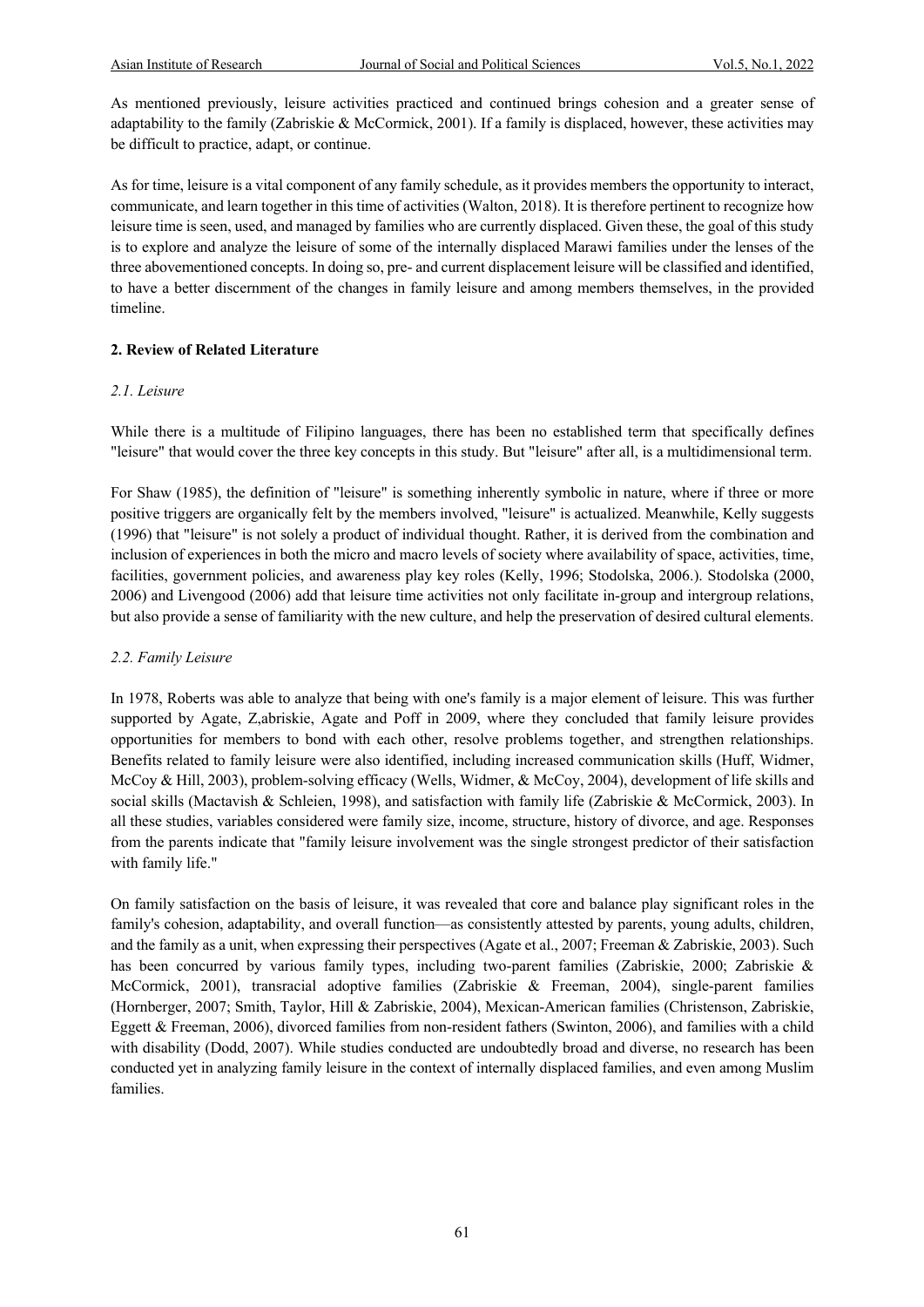#### *2.3. Leisure and Positive Family Functioning.*

As mentioned, research on family leisure implies an increase in perceptions of family function, cohesion, bond, adaptability, communication, and life satisfaction (Holman & Epperson, 1984; Orthner & Mancini, 1991; Poff, Zabriskie & Townsend, 2010; Smith, Freeman, & Zabriskie, 2009; Zabriskie & McCormick, 2003). It provides opportunities for members to bond, resolve problems, and strengthen their relationships (Agate, Zabriskie, Agate & Poff, 2009), which are emphasized further when viewed in a family system perspective. These shared experiences highlight the distinctiveness of each member, resulting in closer relationships and stronger family bonds. In a family system perspective, family leisure allows members to express their perceived freedom, releasing intrinsic rewards such as pleasure, happiness, humor and playfulness (Russel, 1996). Leisure spent together by the family not only strengthens their bond, but also unleashes new sources and avenues that will further fortify their foundation. With family being the first and basic intimate community of an individual, pursuing family leisure activities is an intrinsic part of the unit's nurturing and development. Such may be the impact too, when pursued by internally displaced families.

#### *2.4. Family Leisure in Time, Space, and Activities*

Family leisure experiences are the products of iterative interactions between family and activity domains, which are situated in Time. These experiences emerge when two or more family members participate in the same recreational activity. Activity represents the interaction among family members within their space and environment, where each has shared and non-shared experiences in the same activity participated on. The timespace order in family leisure must be seen in the context of the transition from a family's previous residence at a different space structure and time, to their present one.

When studying leisure, it must be through the interrelated concepts of time, practice, and mental conditions. For instance, leisure may be considered as a time decided to be spent by a person, free from any feelings of obligation to comply with work, family, religion and other duties the individual finds relevant. But this description doesn't provide a complete definition of leisure. Factoring in both practice and mental conditions, leisure is an exercise of activities that provide mental and physical comfort to the individual (Pourmohammadi, 2011). Such activities may include watching television, playing sports, and listening to music.

In another study, leisure can be considered as a most opportune time in human life, especially if one knows what to pursue. For instance, believers relish moments of prayer with their god as scientists and thinkers would in time of musing and contemplation, or as artists have in time of creation and innovation. When the individual is undecided on what to do, frustration becomes inevitable (Rezzadeh & Yazarloo, 2017).

In relation to time-space order, how must one look into the changes in leisure behavior that coincides with the family's transition from one environment to another? When discussing cessation in family leisure participation, it should be in reference to the other aspects that brought out the changes in the leisure behavior, so not to produce misleading conclusions. These changes can only be explained adequately if other phenomena, such as initiating new activities, are taken into account.

Jackson and Dunn (1988) elaborate on this further in their study on the patterns identified and combined, in the process of starting and/or ceasing participation in Alberta, Canada. From this study, they were able to identify four distinct types of individuals:

- (1) *Quitters.* Those who have discontinued some activities and have not started new ones;
- (2) *Replacers.* Those who have ceased some activities but started new ones;
- (3) *Adders.* Those who have started new activities aside from continuing previous one; and
- (4) *Continuers.* Those who have neither ceased current nor started new activities.

From these, the authors learned that there is a strong correlation between a person's age and the tendency to continue, discontinue and/or add leisure activities. A reduction to replace and add activities come with advancing age, while younger age groups are more susceptible to quitting.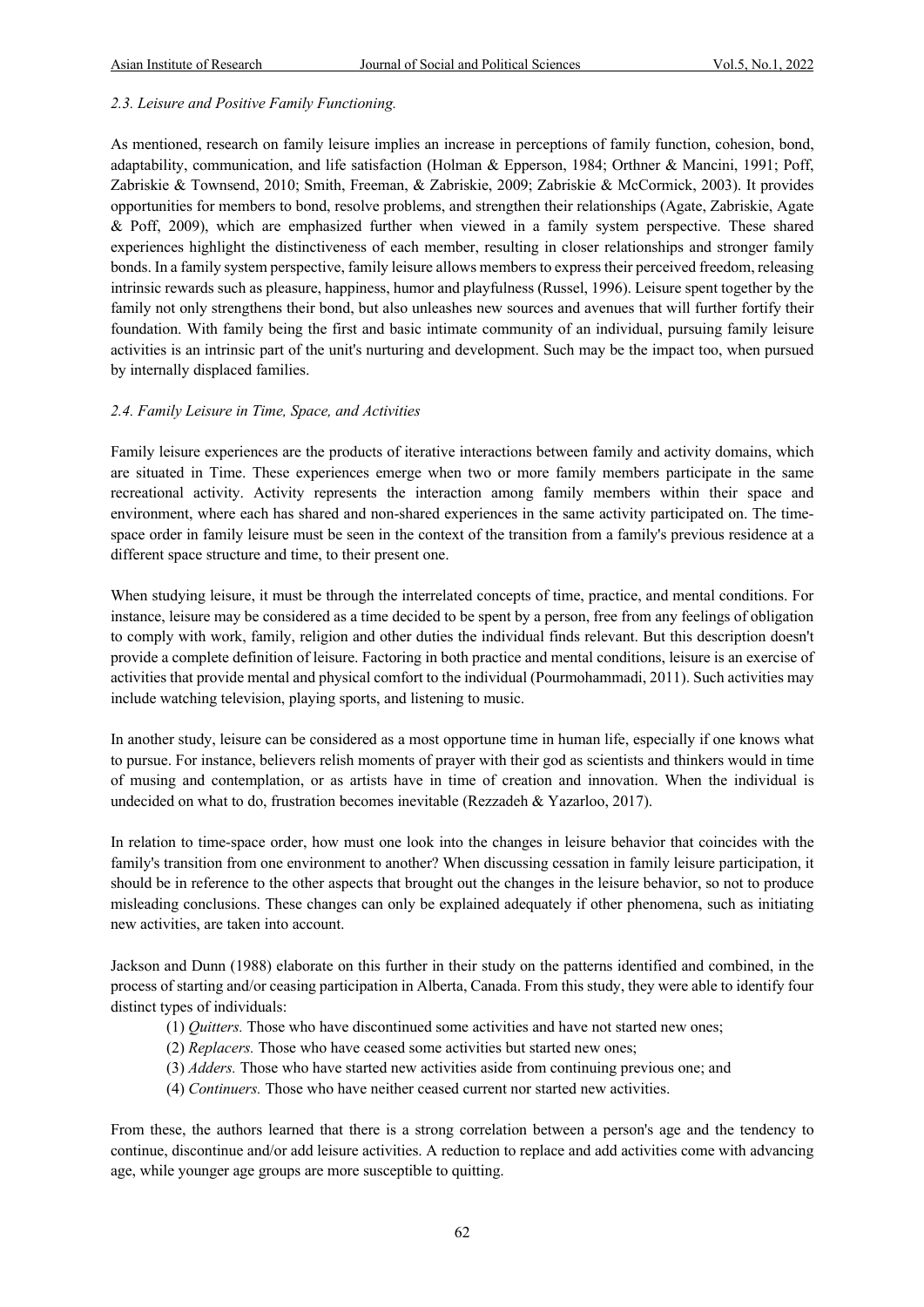While these may not be directly applicable to changes in leisure activities aggravated by the displacement of Marawi families, such identifiers will provide a useful framework in analyzing leisure practices following their displacement.

#### *2.5. Internal Displacement in the Philippines*

The armed conflict that took place in Marawi City, Lanao Del Sur, Philippines in May 2017, was marked in national history as the biggest internal displacement not caused by a natural disaster. More than 350,000 people were displaced in the city and the surrounding region. And while the armed conflict was officially settled in October 2017, 290,000 were still displaced (DROMIC 2017; DREAMB 2017, DSWD 2017 and GRID 2018). By the end of July 2018, an estimated 1,675 families were found to be staying in 23 evacuation centers in Regions 10 and BARMM; 11,131 families are displaced in houses from Regions VI, VII, IX, X, XI XII, CARAGA, BARMM and other regions in Luzon (News from Social Marketing, August 7, 2018).

#### *2.6. Internal Migration of Muslim Filipinos outside Mindanao*

Salam Compound in Brgy. Culiat, Quezon City, is a migrant Muslim community in Metro Manila. Its residents are Muslim refugees--individuals, groups and families-- who suffered from political oppression and economic discrimination. Aside from looking for livelihood opportunities in a new territory, it is also the community's endeavor to preserve their Muslim identity while combating cultural marginalization.

"Morospora" is a term coined by Regadio in 2018 to advance the understanding of the Muslim-Filipinos' disposition in their efforts to integrate into their host communities after migrating from Mindanao to the different regions of a Christian-dominated country. From this emerged "*kadatuan* within," a type of governance that facilitates their attempt to establish permanent communities outside Mindanao (Regadio, C., 2018). Such attempt is also their way of alleviating their inceptive fear of not being accepted by their host communities, yielding autonomous cultural and social needs (Watanabe, 2008), that include the building of mosques and other local associations that will bring into social consciousness their interests and needs. For instance, the "masjid" or Mosque, is a manifestation of the communal spirit of Muslim-Filipino migrants, and a reminder of their religious diversity to ethnic out-groups (Watanabe, 2008).

#### **3. Methodology**

In attaining the objectives of this study, the researcher had an empathic disposition to thoroughly understand leisure in the perspective of the internally displaced families. Thus, an interpretivist approach fused with ethnographic fieldwork methods (life stories, interviews and participant observation) were applied by the researcher, yielding an exploratory and descriptive qualitative study containing an etic analysis—so to recognize that in spite of the empathic mindset, the references and analysis on the subject are interpretations of the researcher's (Bhattacharya & Given, 2012).

#### *3.1. Sample for the Study*

Participants are internally displaced families in Quezon City affected by the Marawi Siege. They are commonly known as *bakwit*, a Tagalog vernacular for 'evacuee'.

The age range of selected participants are between 10 to 60 years old, with the parents' age ranging from 25 to 65 years old. For the purposes of this study, an offspring will be considered a child if they are of elementary level of school age; and an adolescent if of secondary level. Out of the number of *bakwit* at the Salam Compound, N=5 families will participate in this study:  $N=2$  families with children, and  $N=3$  families with adolescents. These two types of families have been chosen by the researcher for the following reasons: For parents with children, leisure is experienced by the latter not only at home, but in the community as well. This is the stage where parents encourage their children to maximize activities in the community and at school. In return, the child shares these learnings with the parents, increasing engagement in leisure activities. Meanwhile, parents with adolescents may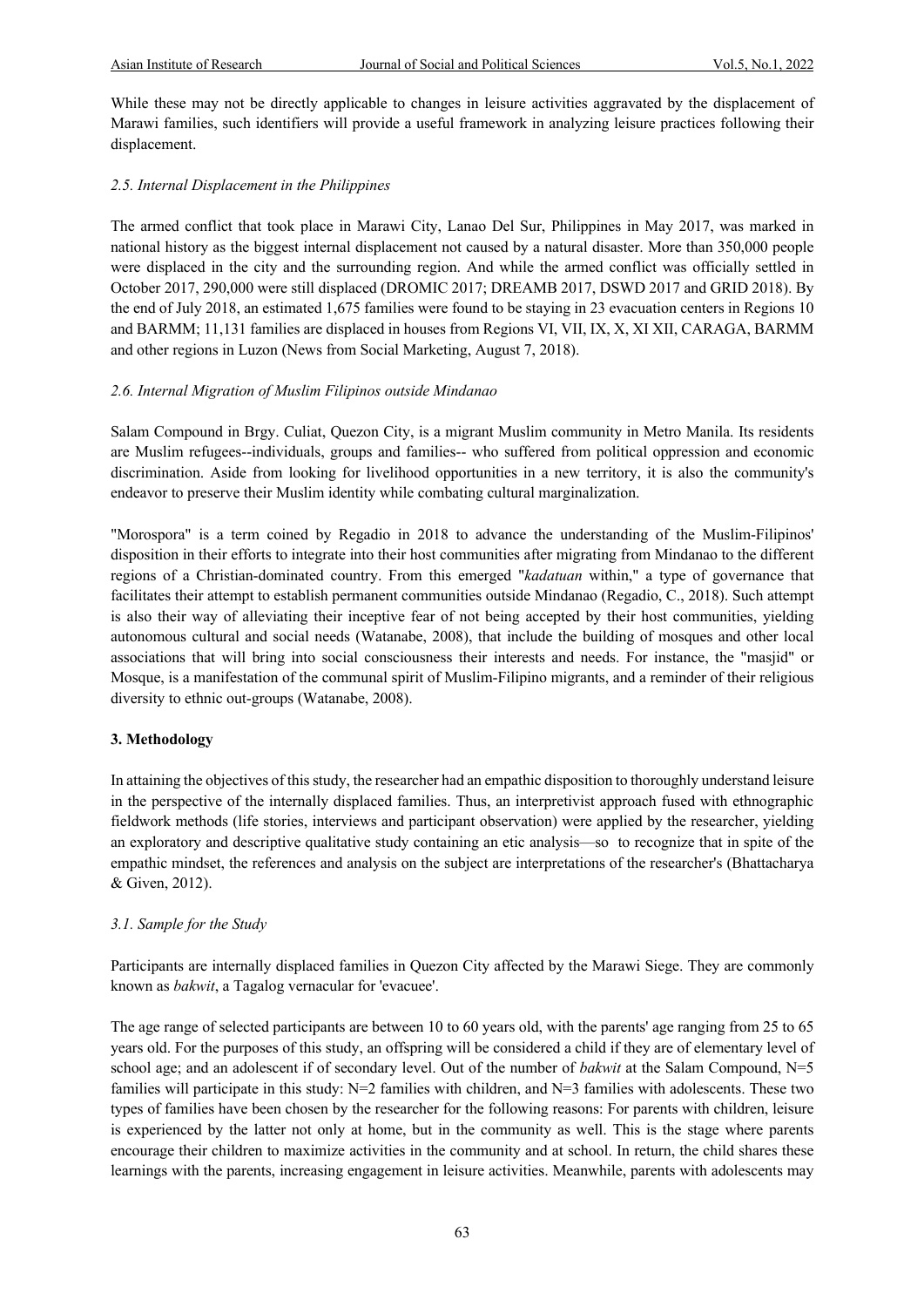have a decrease in family leisure activities, as adolescents yearn for more independence in exploring their physical and social environments, entailing parents to create flexible boundaries to maintain family bond. For the purpose of this research, the two families with young children will be called Family A and Family B, while those with adolescent children will be called Family C, Family D, and Family E.

#### *3.2. Data Analysis*

Content and thematic analyses were used to assess the participants' perspectives on family leisure. Data were progressed through initial/open coding, focused coding and axial coding (Straus and Corbin, 1998). In the open coding process, the data were classified into initial codes (e.g., time, space, and activities before and during displacement). Raw data were gathered with common points or responses identified and coded. Themes were derived from interviews, as well as subthemes, based on the description, explanation, and opinions expressed by family members on family leisure and its activities. In the focused coding phase the data were identified and classified as the most frequent and meaningful open codes (e.g., continued, quitted, added, and replaced). The frequency of the data gathered was incorporated to support the themes (and subthemes) identified. Last phase, was axial coding was performed to find the inner connections between the categories (Strauss & Corbin, 1998). For accuracy and credibility, these information was cross-checked by the respondents.

All responses were grouped by the researcher into two: before displacement and during displacement. These are equivalent to the following:

- *Always* for leisure activities done daily
- *Sometimes* for activities done 2-3 or more times a week
- *Seldom* for activities done 1-4 times in a month or year
- *Never* for activities lost or no longer practiced

In identifying the prevalence of these frequencies to the respondents' family leisure participation before and during displacement, the researcher used the following qualifiers:

- *Quitter (Q)* Always/Sometimes/Seldom to Never
- *Continuer (C)* Always to Always
- *Adder (A)* Never to Sometimes/Always
- *Replacer (R)* Always/Sometimes/Seldom to substitute activities

To ensure that there were no biases on the part of the researcher, the study underwent peer and participants' validation.

#### **4. Results**

#### *4.1. Leisure Meaning among Internally Displaced Marawi Families*

"Leisure" is not a familiar term for the participants, except for family members with college backgrounds. The term used to describe worthwhile activities done during free time is *katembangan*. A Maranao word, the Marawis consider *katembangan* closest to the western concept of 'leisure,' as *katembangan* is a break from or a time for physical relaxation during labor. There is another Maranao word, *da psowaan*, which may represent pastime for hobbies, or doing nothing at all. However, Islamic faith encourages families and individuals to engage in sensible and meaningful use of time. More so, when looking into the concept of leisure for this study, *katembangan* has a deeper correspondence to leisure, covering the subjective use of time, space and activity.

Muslim families are bound with duties and obligations wherever they go, even during displacement. Prayers and reading the Qur'an were of great help to these families in coping with the demands of living in a new environment. This has been one of the resolves for the father of Family C.

"Prayers gave us hope and strengthened our faith that, in the midst of chaos and uncertainties, our faith and lives as good Muslims remain. Our family became closer. Here, we have no one to depend on except each other to survive."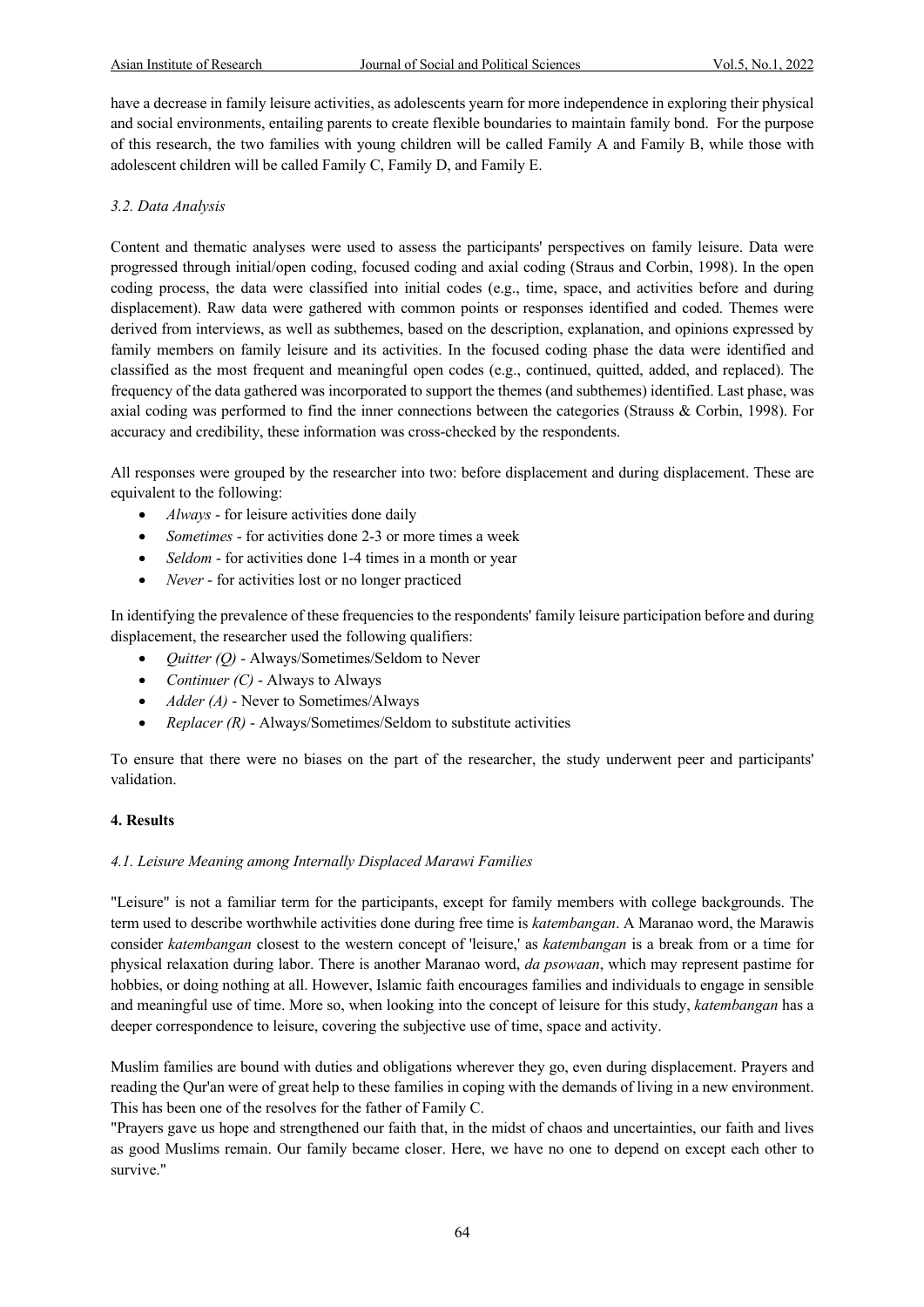#### His wife agrees.

"That is why we always allot time to pray. Through prayers, we can relax, unwind, and talk to Allah."

#### *4.2. Leisure of Internally Displaced Families in Terms of Time*

#### *Before Displacement*

Prior the armed conflict, most of the participating families had businesses, allotting a window time for prayer and *katembangan* during their break from work on weekdays. For these families, they associate leisure time with the activities they do after prayer time. Prayer time has a fixed schedule. It is obligatory and even more, a daily habit, for the Muslim people so to be rewarded by Allah.

In the case of Family B, the mother describes her family's *katembangan* before the siege and when all her children were still of elementary age, as follows:

"We do storytelling, head lice picking, embroidery; we play scrabble or another board game after finishing our prayer at 12:00 noon or 3:00 pm, and if we don't have any more pending tasks at work. Between 12:00 noon and 4:00 pm is when we get to do the things we like to do."

While adults properly observe and adhere to prayer time, children don't have adequate understanding yet of Muslim faith to follow and practice prayer time like their parents do. To make up for this and to slowly incorporate the religion to their children, parents teach the children songs, read them the Qur'an, and explain to them the value of prayer.

#### *During Displacement*

Even while in displacement, these families still consider after prayer time as their time for leisure. In fact, almost majority of the respondents have had ample time for leisure and new activities, during the early stages of their settlement in Metro Manila. This was the case of the mother for Family B.

"I was actually confined inside our house and didn't go out because I have no friends. But time seems to be moving very fast here, when I realized three months have already passed. An opportunity to go out came when I was informed of a free health aid training seminar organized by TESDA. So I seized that opportunity. Eventually, I took the skills test and exams, and passed. Now, whenever the barangay needs health aid assistance, I offer my services. It became therapeutic for me, volunteering as a health provider. I am happy."

But the quick passage of time in Metro Manila did not have the same appeal for the mother of Family D. Having been used to doing business back in Marawi, she also ventured towards entrepreneurship while in displacement, as did other mothers from the community. For them, traffic in Metro Manila was the enemy, making transactions with clients difficult, as traffic consumes most of their time. "We do not experience this kind of traffic in Marawi. There, we have enough space and there are only a few vehicles moving around the city."

#### *4.3. Leisure of Internally Displaced Families in Terms of Space.*

#### *During Displacement*

Barangay Culiat is a very humid, noisy and crowded place. The streets are narrow, vendors are everywhere and so is the garbage, attracting pests such as rats and cockroaches, even in the Muslims' dwelling place. This condition isn't something the displaced families are used to prior displacement, but adjustments must be made. Included too, were social and cultural adjustments that also brought about limitations and difficulties for them to engage in leisure.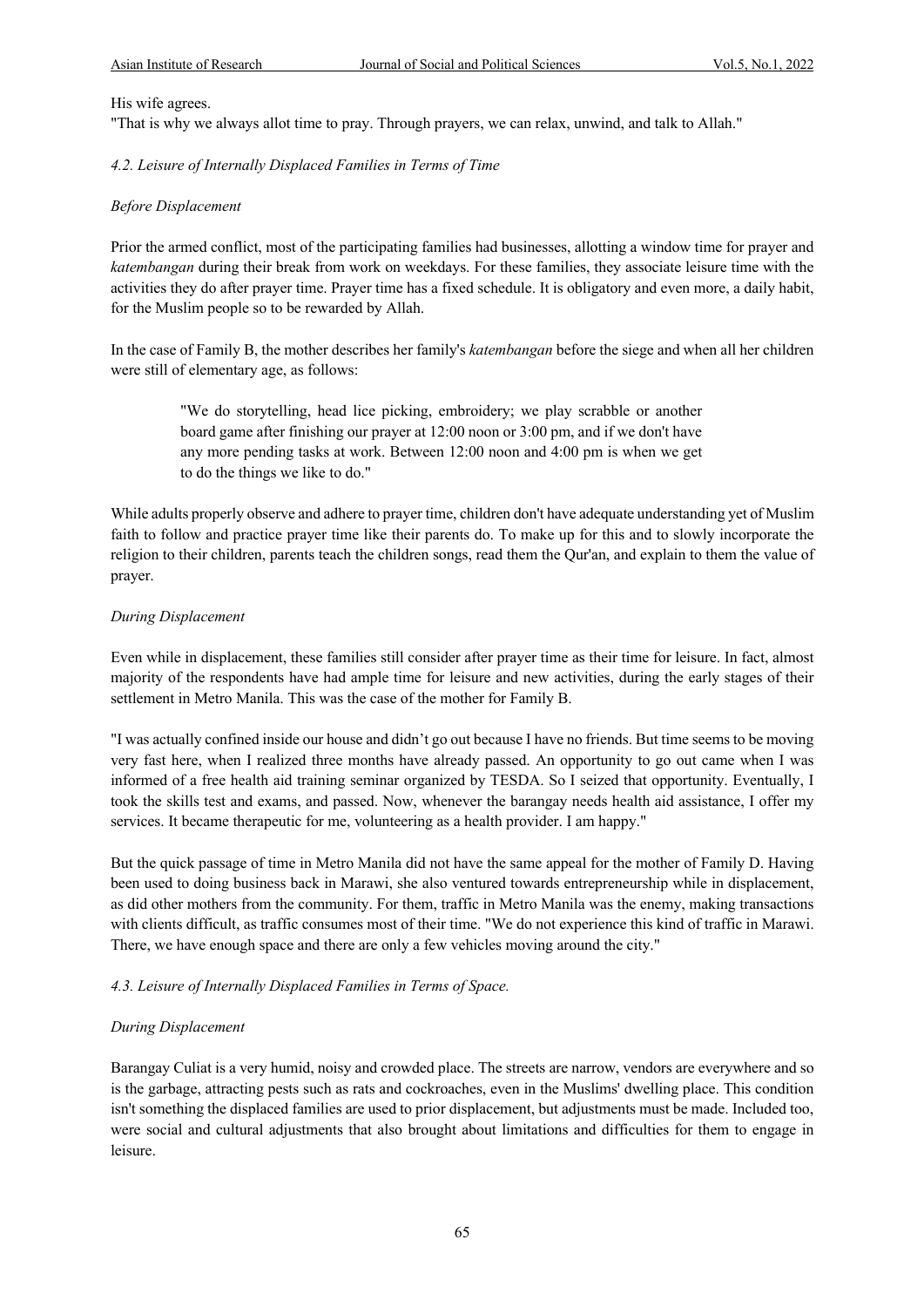Mother of Family B, shares her thoughts:

"It's a different place. Initially, it was really difficult because I didn't know anyone, the people are different, the alley leading to our house is dark, my family and I are cramped in this small room, and it's really hot here unlike in Marawi, where the climate is cooler."

However, other families don't mind the small space, sharing that this and the house structure of their current residence during displacement don't differ from what they had in Marawi. One stark difference is property ownership, since these families are only renting their current living spaces. Other differences worth noting, are the cleanliness and orderliness in Barangay Culiat, which affect the living conditions of the displaced families. A child from Family D states:

"Our house before was pretty much the same: two-storeys but with no underground. From our house, we can walk to and from school. Our house and street were clean because there were only a few children. Here, the surroundings are dirty because there are so many children littering."

*4.4. Leisure of Internally Displaced Families in Terms of Activities*

#### *During Displacement*

There were some leisure activities that the families continued to practice, and there were activities that were no longer applicable upon displacement. Families also found new leisure activities in replacement of ceased ones or in addition to the continued practices. Topping the leisure activities done while in displacement is watching TV. Only one of the five families don't practice such leisure since they don't own a television. Mother of Family E shares her family's leisure activities, "We talk during lunch and dinner, we watch TV and debate on issues. These are what we usually do during family time and what I consider our bonding moment."

Out of the five mothers, four found leisure in their work. Mother of Family D expounds:

 "Most of my time is focused on business. I sell RTW (ready to wear) clothes, toys, cigarettes, candles and accessories. All day, I am just sitting, waiting for customers and looking at passersby. But that's also the time I get to talk to my children, or chat with fellow vendors."

For the mother of Family B, it is attending free training seminars like the ones for health care providers that she considers her own leisure, to combat boredom.

As for the fathers, earning money is their top priority, and they spend *katembangan* the same way as the four mothers would: while at work or during break time. *Katembangan* for the fathers would include sharing laughs with colleagues, or talking about current events.

Father of Family A explains:

"It's all work here. Leisure at work will just be me chatting with my co-workers. We take our rest during break time and resume work right after. When I get home, sometimes I'll just eat and then sleep. Sometimes, I share stories and play with my wife and kids."

As for the adolescents, the use of cellphone and surfing the internet top their leisure activities. For the children, *katembangan* comprises of various types of play. One of the sons from Family A sees leisure as playing games and hanging out with friends. Games played are mostly Filipino ones enjoyed by other children across the country. Children have a spontaneous disposition when it comes to leisure, doing whatever comes to mind. The son from Family A shyly shares:

"We play different games. Hide and seek, video games, and sometimes we play basketball if there are no adults playing in the covered court...it depends on what we feel like doing."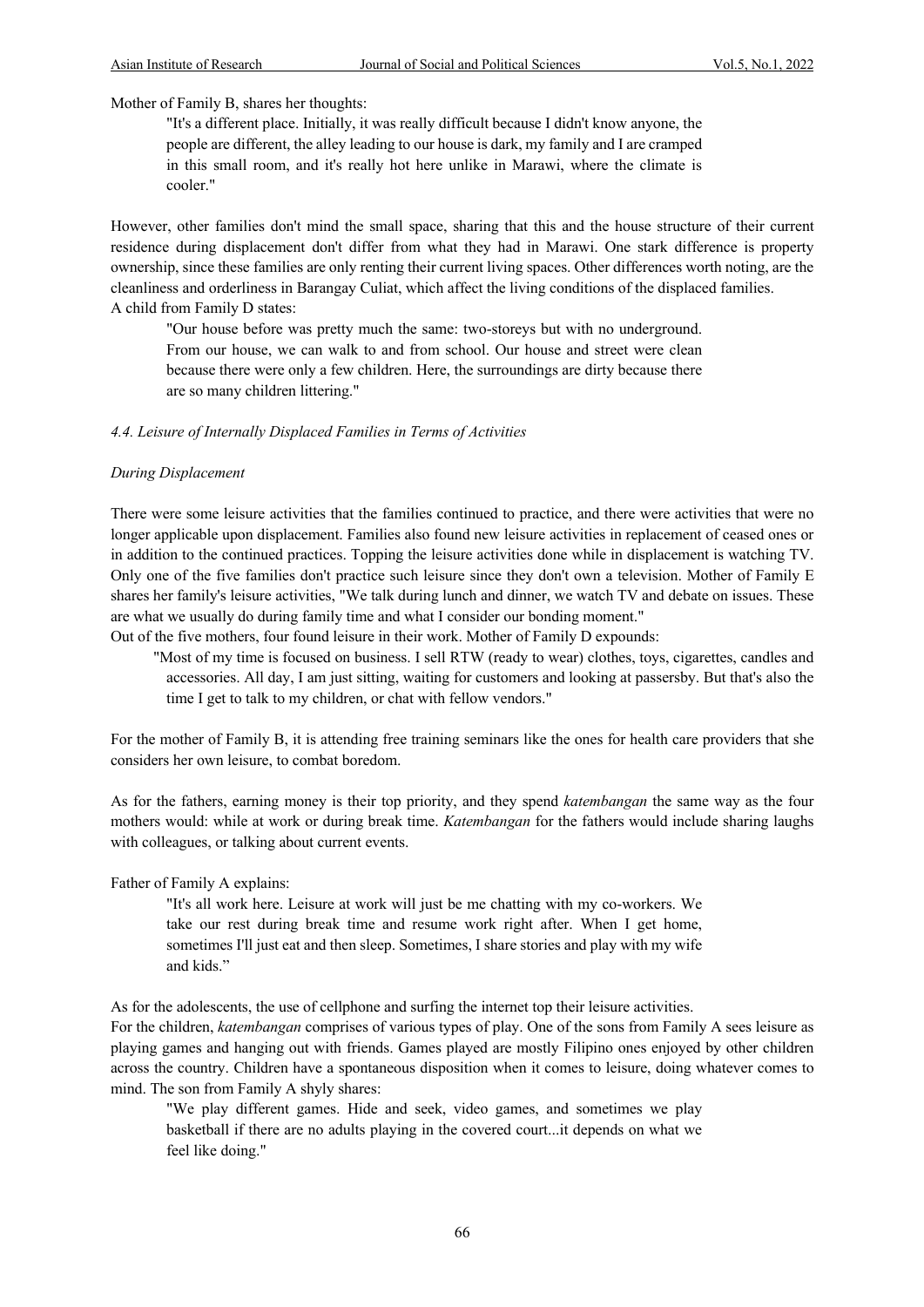*4.5. Categorization of Family Leisure Activities into Quitters, Adders, Replacers and Continuers of internally displaced Marawi families after displacement*

Undoubtedly, there were changes in the families' leisure activities during displacement. This study breaks down these activities into two types for better understanding of these activities.

Type I are activities that can be characterized as familiar, predictable, and done regularly at or near their homes. Meanwhile, Type II are activities that are either new or unfamiliar, occasional, exercised far from home, and would sometimes require planning and other resources such as money and time. The displaced families consider financial instability, and the adequacy of time and space as factors in deciding whether to quit or continue pre-displacement leisure activities, or add or replace these existing activities with new ones.

Table 1 summarizes the leisure activities distinguished according to type (I or II), and categorized further according to the status of participation, as derived from the prevalence of practicing the activities before and during displacement.

| Table 1: Type of Family Leisure Activity Participation |                                     |                   |          |          |              |              |  |  |  |  |
|--------------------------------------------------------|-------------------------------------|-------------------|----------|----------|--------------|--------------|--|--|--|--|
| Family                                                 | <b>FLAP</b>                         | <b>Time</b>       | Prevalen | Prevalen | <b>Space</b> | <b>TFLPF</b> |  |  |  |  |
|                                                        |                                     |                   | ce       | ce       |              |              |  |  |  |  |
|                                                        |                                     |                   | (Before) | (During) |              |              |  |  |  |  |
|                                                        | <b>TYPE I</b>                       |                   |          |          |              |              |  |  |  |  |
|                                                        |                                     |                   |          |          |              |              |  |  |  |  |
| A                                                      | Watching TV                         | After Dinner      | Always   | Always   | At home      | Continuer    |  |  |  |  |
|                                                        | Reading of Qur'an                   | Weekend/Prayer    | Sometim  | Sometim  | At home      | Continuer    |  |  |  |  |
|                                                        |                                     | Time              | es       | es       |              |              |  |  |  |  |
| B                                                      | Board games                         | Anytime           | Sometim  | Never    | At home      | Quitter      |  |  |  |  |
|                                                        |                                     |                   | es       |          |              |              |  |  |  |  |
|                                                        | Watching                            | After Dinner      | Always   | Always   | At home      | Continuer    |  |  |  |  |
|                                                        | TV/Gardening                        |                   |          |          |              |              |  |  |  |  |
|                                                        | Storytelling with kids              | AM/PM             | Sometim  | Never    | Garden       | Quitter      |  |  |  |  |
|                                                        | and siblings                        |                   | es       |          |              |              |  |  |  |  |
|                                                        | Head lice picking                   | Anytime           | Always   | Always   | At home      | Continuer    |  |  |  |  |
|                                                        |                                     |                   |          | (kids)   |              |              |  |  |  |  |
|                                                        |                                     |                   |          | Never    |              |              |  |  |  |  |
|                                                        |                                     |                   |          | (sibs)   |              |              |  |  |  |  |
|                                                        | Work/House chores                   | Anytime           | Sometim  | Sometim  | At home      | Continuer    |  |  |  |  |
|                                                        |                                     |                   | es       | es       |              |              |  |  |  |  |
|                                                        | Conference<br>call with<br>siblings | <b>Break Time</b> | Never    | Sometim  | At store     | Adder        |  |  |  |  |
|                                                        |                                     |                   |          | es       |              |              |  |  |  |  |
|                                                        |                                     | Anytime           | Never    | Sometim  | At home      | Adder        |  |  |  |  |
|                                                        |                                     |                   |          | es       |              |              |  |  |  |  |
| $\mathcal{C}$                                          | Watching                            | After Dinner      | Always   | Always   | At home      | Continuer    |  |  |  |  |
|                                                        | TV/Gardening                        |                   |          |          |              |              |  |  |  |  |
|                                                        | Listening to the radio              | AM/PM             | Sometim  | Never    | Garden       | Quitter      |  |  |  |  |
|                                                        |                                     |                   | es       |          |              |              |  |  |  |  |
|                                                        | Head lice picking                   | Lunch Time/PM     | Always   | Never    | At home      | Quitter      |  |  |  |  |
|                                                        | Work                                | Anytime           | Sometim  | Sometim  | At home      | Continuer    |  |  |  |  |
|                                                        |                                     |                   | es       | es       |              |              |  |  |  |  |
|                                                        |                                     | Anytime           | Sometim  | Sometim  | At home      | Continuer    |  |  |  |  |
|                                                        |                                     |                   | es       | es       |              |              |  |  |  |  |
| D                                                      | Praying/After Prayer                | Prayer Time       | Always   | Always   | At home      | Continuer    |  |  |  |  |
|                                                        | Storytelling with kids              | Anytime           | Always   | Sometim  | At home      | Quitter      |  |  |  |  |
|                                                        | and siblings                        |                   |          | es-Never |              |              |  |  |  |  |

67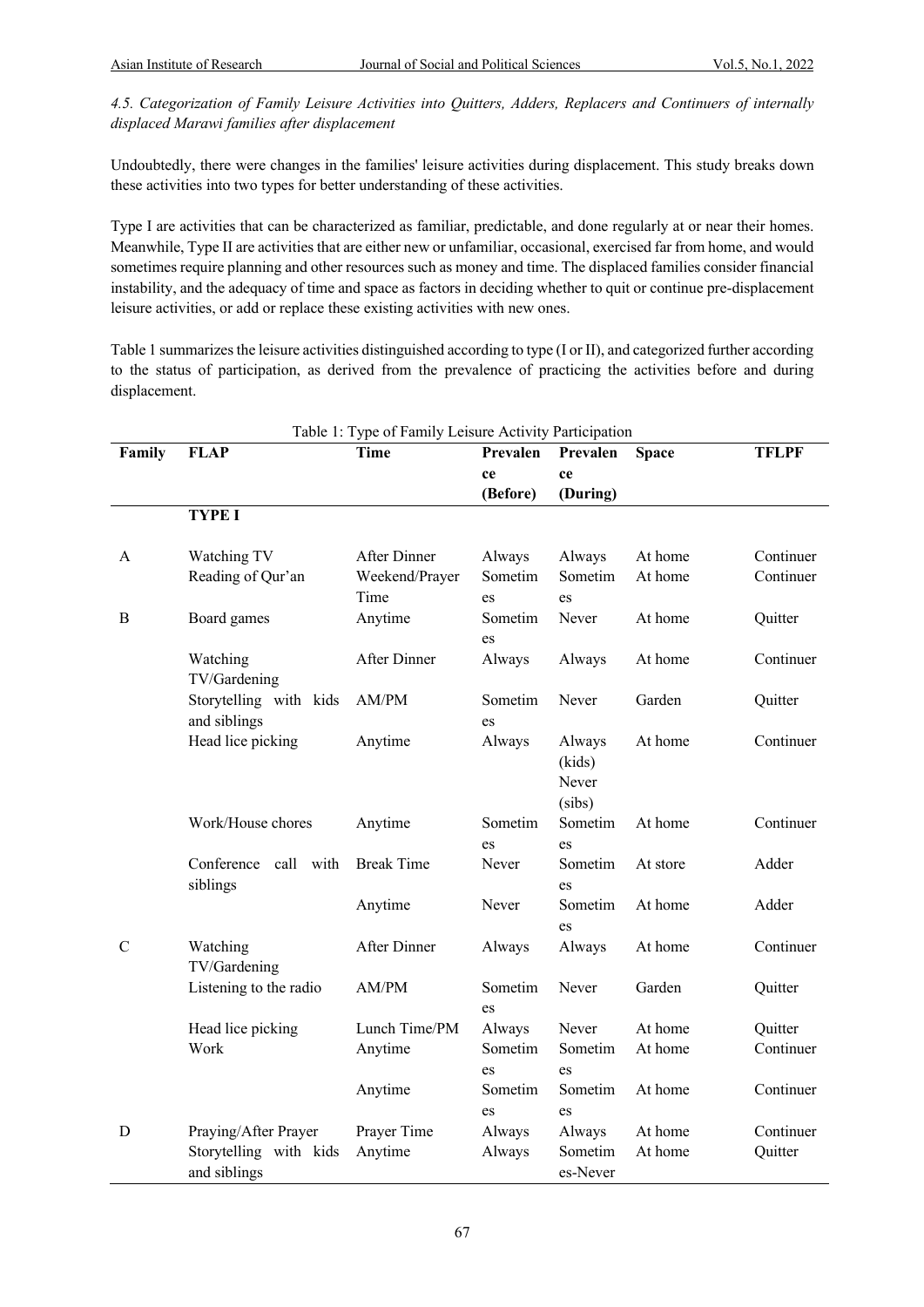| Family      | <b>FLAP</b>                                                     | <b>Time</b>         | Prevalen       | Prevalen       | <b>Space</b>              | <b>TFLPF</b> |
|-------------|-----------------------------------------------------------------|---------------------|----------------|----------------|---------------------------|--------------|
|             |                                                                 |                     | ce<br>(Before) | ce<br>(During) |                           |              |
|             | Watching<br>TV/Gardening                                        | Anytime             | Always         | Never          | At home                   | Quitter      |
|             | Work/Business                                                   | AM & PM             | Sometim<br>es  | Never          | Garden                    | Quitter      |
|             | Internet                                                        | Anytime             | Sometim<br>es  | Sometim<br>es  | Store                     | Continuer    |
|             |                                                                 | Anytime             | Never          | Sometim<br>es  | At home/Store             | Adder        |
| E           | Watching TV                                                     | Anytime             | Always         | Always         | At home                   | Continuer    |
|             | Listening to radio                                              | Anytime             | Always         | Never          | At home                   | Quitter      |
|             | Gardening                                                       | AM/PM               | Sometim<br>es  | Never          | Garden                    | Quitter      |
|             | Cooking<br><b>TYPE II</b>                                       | Anytime             | Always         | Never          | At home                   | Quitter      |
| A           | Celebrating during the<br>end of Ramadan                        | End of Ramadan      | Always         | Never          | Outside<br>community      | Quitter      |
| B           | Taking the family to the<br>beach                               | <b>Summer Break</b> | Sometim<br>es  | Seldom         | Iligan<br>City/Bulacan    | Continuer    |
|             | Attending<br>celebrations/parties<br>Watch movie in cinema      | Anytime             | Sometim<br>es  | Never          | Venue                     | Quitter      |
|             | Watch a live TV show                                            |                     |                |                |                           |              |
|             | New year countdown in<br><b>MOA</b>                             | Anytime             | Never          | Sometim<br>es  | Mall                      | Adder        |
|             | Videoke                                                         | Whole day           | Never          | Sometim<br>es  | Studio                    | Adder        |
|             |                                                                 | Evening             | Never          | Sometim<br>es  | <b>MOA</b>                | Adder        |
|             |                                                                 | Evening             | Never          | Sometim<br>es  | At home                   | Adder        |
| $\mathbf C$ | Going<br>relatives<br>${\rm to}$<br>during celebration<br>Feast | Lunch Time          | Sometim<br>es  | Never          | Relative's<br>house       | Quitter      |
|             | Sharing food                                                    | End of Ramadan      | Always         | Sometim<br>es  | Community/<br>Compound    | Continuer    |
|             | Strolling in the mall                                           | End of Ramadan      | Always         | Never          | Mall                      | Quitter      |
|             | Watching movies<br>in                                           | Anytime             | Never          | Seldom         | Cinema                    | Adder        |
|             | cinema                                                          | PM                  | Never          | Seldom         |                           | Adder        |
| D           | Going to the beach with<br>the clan                             | Vacation            | Sometim<br>es  | Never          | Iligan City               | Quitter      |
|             | Attending weddings                                              | Anytime             | Sometim<br>es  | Seldom         | Outside                   | Continuer    |
|             | Party                                                           | End of Ramadan      | Always         | Never          | Outside                   | Quitter      |
|             | Feast                                                           | End of Ramadan      | Always         | Never          | Outside                   | Quitter      |
| E           | Attending celebrations<br>of relatives and friends              | Anytime             | Sometim<br>es  | Never          | Neighborhood/<br>Compound | Quitter      |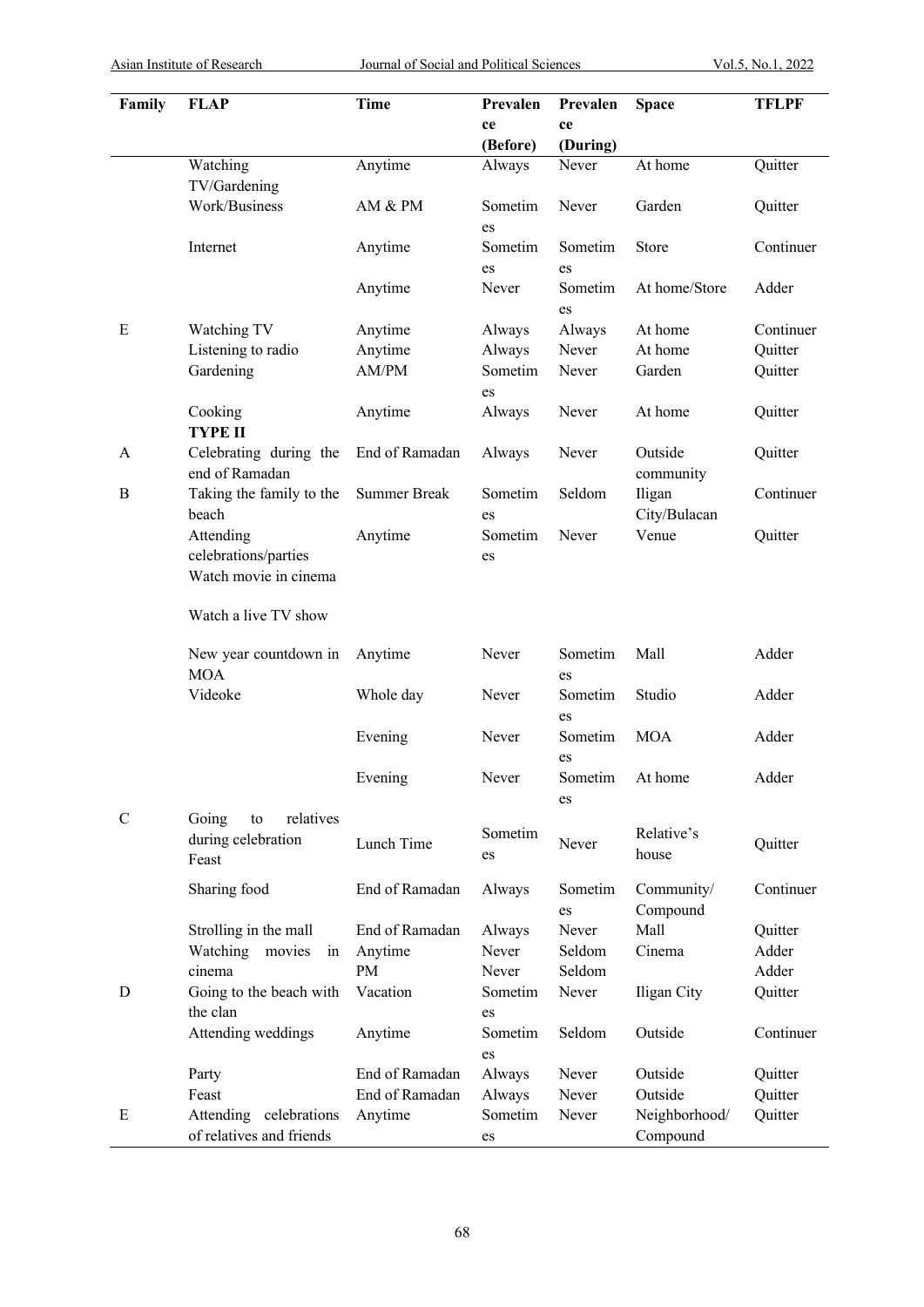The data suggests that most respondents have become quitters (18) on various types of katembangan/activities while in displacement. Still there are some continuing (14) existing activities, and also adding (9) new ones.

#### **5. Discussion and Analysis**

#### *5.1. Factors that Changed Leisure of Internally Displaced Marawi Families*

Factors observed to have changed and affected leisure participation among the families and its members are time, space, gender, age, socio-economic status, language, and religion.

#### *Leisure Time*

There is still a strong linkage between leisure and prayer time, as families would still practice the former after the latter has been fulfilled. While this may be the case, activities done during leisure time vary on a daily basis. However, one core and common leisure activity among families after prayer time in the evening is watching TV. According to a study by Rezazadeh & Yazarloo (2017), leisure time can be considered as the greatest opportunity in human life. When this is applied to the way Muslims observe prayer time, one could say that they take advantage of this activity as a moment with Allah. As watching TV after evening prayer is a stable leisure for these families, such activity strengthens their bond, giving them comfort at the time of displacement.

#### *Leisure Space*

The Maranao group of people--whom the Marawis are indigenously identified with, are extremely clannish and family-centered. Hence, it is only natural for them to look for familial and ethnic connections in far off places, as it will help ease the adjustment and adaptability of the families to the area where they will be displaced. This is the case when the displaced families chose the Salam Compound in Quezon City or other Muslim communities in Metro Manila, as their resettlement area.

Aside from maintaining ethnic and religious links and identities, the language barrier was also mitigated by such a strategy (Sime, D. & Fox, R., 2015). Metro Manila is a dominantly Tagalog and English-speaking region, which makes it difficult for some newcomers to have access to services especially if they're not familiar with the languages. Having and knowing someone speaking the local language of the displaced makes it easier for the latter to get access to services and diminish--if not overcome, the limitations they have set for themselves upon setting foot in Manila.

Usually, it is in the home where leisure activities are pursued. However, the limited space that these families have in their current residence during displacement, have refrained them or worse, completely stopped them, from continuing the common leisure activities they regularly practice before the Siege. Gardening, for instance, is impossible to do during displacement because all the family has is a small single room where they are to eat, mingle, and sleep. Such living condition is most frustrating for mothers. With their traditional role of housekeeping being confined into one small space, the chance to excel on their idea of motherhood, as well as realizing their full potential, have been taken away from them. What was supposed to be their safe place, became a trap that made them distant and separated from the world (Domosh and Seager, 2001).

Outside the home and prior the armed conflict, these families had Lake Lanao as another social space for their leisure activities where they enjoy swimming, and interacting with friends and relatives. This kind of social space is not available in the confined, urban landscape they find themselves in during displacement.

In urban planning and development, an important aspect to look into is the socio-economic development indicators of such plan for the city. This means looking into the quality of work, residence, transportation and life basically, and what leisure facilities and infrastructures can be placed to make such qualities manifest (Rezazadeh & Yaarloo, 2017). It is therefore necessary to explore the social dynamics and relations in leisure spaces.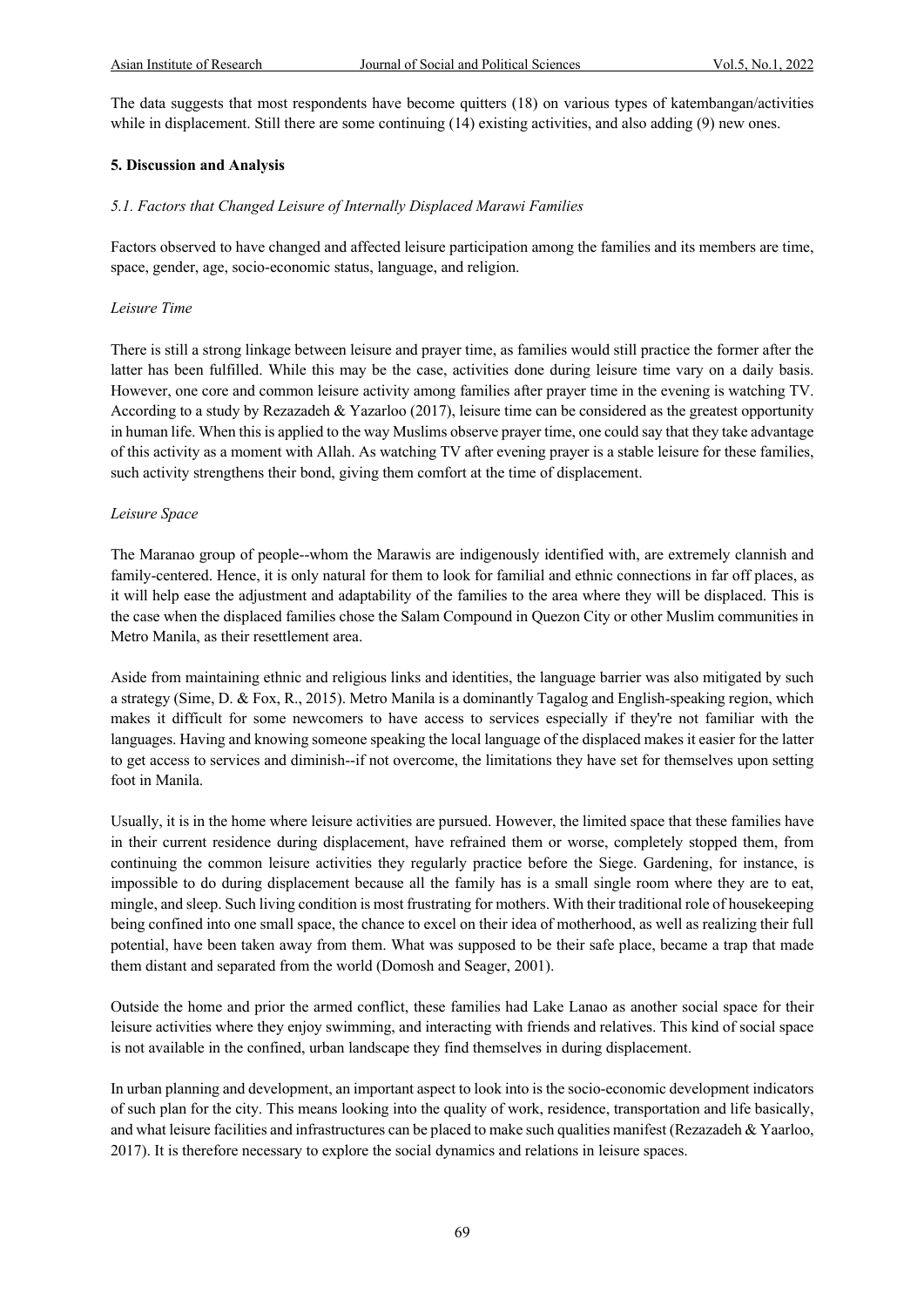In particular, studies show that social spaces are not neutral, benign, nor just a mere backdrop for leisure. Rather, these spaces are central to the production and reproduction of social and cultural inclusion and exclusion (Knowles, 2008). In this regard, the state of the internally displaced Marawi families must be looked into with the same perspective.

#### *5.2. Constraints in Leisure Activities*

#### *Quitting*

With more activities ceased than continued and added, one possibility why this is so is due to the families' experience of their transition from migration to displacement (Junio, 2002). Such displacement has a more profound impact on the parents as compared to their children, because it is up to them to ensure the security--both economic and social--of their family. Displacement for the parents meant being aware of the limitations set by an unfamiliar region that include time, space, livelihood opportunities, culture, religion, and language. These are also the same factors that prevented the continuation of past leisure activities wherein displaced families are struggling to establish connections to the host population and, at the same time, losing links to the community back home (Smith & Guarnizo, 2006).

In terms of time, parents are more focused on work, in the hopes of earning sufficient money so that their family can move back to Marawi once rehabilitation is complete, and live the way they did, pre-conflict. For space, what they have in Metro Manila isn't enough to conduct the leisure activities they would do back home. Livelihood opportunities are scarce too, hindered by cultural, religious and language differences.

Weaving, is a good example of a ceased leisure activity due to the factors mentioned above. Weaving, for the women, is a source of enjoyment and livelihood that helps sustain their families. The connotation "*naaliw ka na, kumikita ka pa*" (enjoying while earning) succinctly represents this leisure activity. Weaving in Marawi is an illustrious industry, revitalizing indigenous Marawi textiles and making them available on the market. But the availability of materials and space are impossible to find in Metro Manila, leaving the women no choice but to quit such activity.

Looking at 'displacement' in its literal meaning--which is to move someone or something from its usual place, physical and social changes were huge causes for the change in leisure participation (Stodolska, 2000). The need to adapt to their new environment meant realizing that a huge part of their leisure practices in Marawi can no longer be applied in Metro Manila. If these barriers were brought into consciousness, lifted, and acted upon, the displaced families may actually get to practice a few of their former activities once more (Wall, 1981.; Dunn, 1988). On a microscopic level, the view towards displaced families must be akin to observing members of the general population according to their life stages (Stodolska, 2000). When a person reaches a certain level of financial stability, the person can then participate in activities that he didn't have access to previously due to the lack of resources. If displaced families are given the same treatment, then a number of their leisure activities will be able to continue.

#### *Starting, Replacing and/or Adding*

Prominent in the new leisure activities added by the family members were the use of cellphone, social media, watching movies and/or strolling at the mall, and videoke. These activities were easily adapted and enjoyed by family members.

According to Iso-Ahola (1989), one reason for pursuing new types of leisure is to temporarily evade everyday problems or stress, or also, find motivation when confronting daily routines. For internally displaced families, adding, replacing, or starting new activities may be their way to forget the trauma caused by the Siege.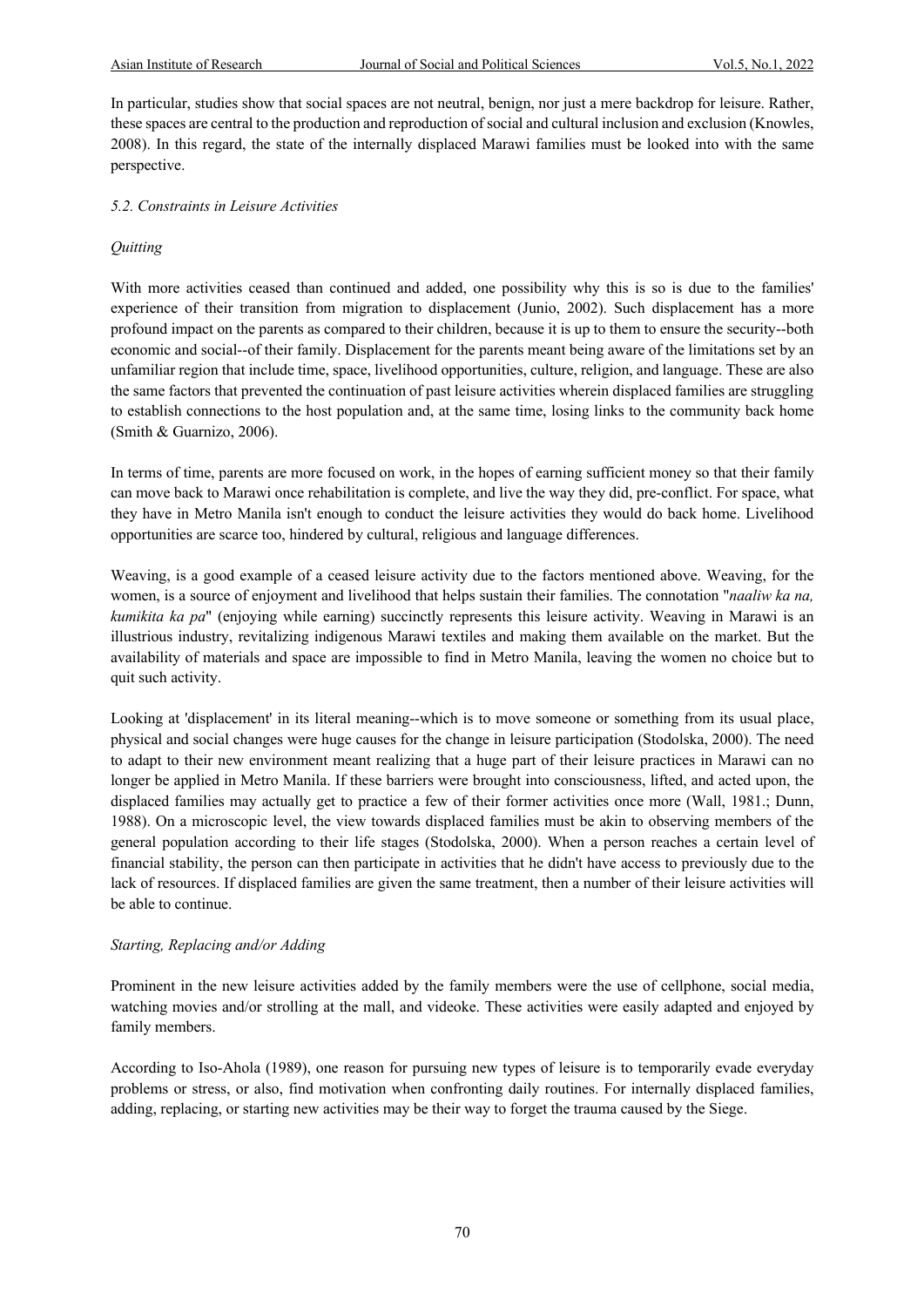#### *5.3. Continuing and Preserving Leisure Activities during Displacement*

But families too, chose to continue some of the previous leisure practices. For Stodolska (2000), when immigrants choose to maintain old leisure practices, it is because they desire to distance themselves from problems associated with their new life in a foreign country. More so, it is also their way of continuing and preserving their own traditions and practices in a differently-cultured territory.

For Muslim families, leisure activities tied to religious celebrations are something that they would continue, even during displacement. Continuing these practices encourages the younger generation to preserve their culture and religious identity. In a dominant Christian territory, it is a challenge for these families to protect their religion as well as their culture, as Metro Manila has their own cultural norms and lifestyle that can attract younger generations.

Nowadays, the displaced members--particularly the children and adolescent ones, are adept to the modernization brought about by technology. Still, they make sure to observe culturally-linked leisure even when in displacement. One cultural and traditional leisure activity pursued by the displaced family members is the preparation and consequent consumption of food. Maranao cuisine is mostly spicy because of their distinct and staple condiment, *palapa*, which is a common main ingredient in almost all their dishes. A mixture of different spices that include native scallion bulbs, chili and ginger, the process of making *palapa* is a leisure on its own, where conversations and storytelling take place from the kitchen where they are preparing *palapa* and their main dishes, to the dining area where they consume these together.

#### **6. Conclusion**

Constraints in time, space and activity have led internally displaced families to discontinue some previous practices, and pursue passive and home-based leisure activities. These constraints also revealed factors behind the family members' lack of engagement to some activities: age, socio-economic status, gender, religion, and language.

Furthermore, it has been noticed that most family members' lack of community participation is due to difficulties adjusting to existing societal norms, thereby reducing opportunities for them to socialize, and resulting to them to pursue leisure activities focusing on childcare, and convenient ones that may be done at home or while at work.

The trauma and pain experienced in Marawi are some of what they constantly struggle with, aside from the stress induced by the adjustments needed in displacement. Starting from basically nothing in a new place where time and space are constricted led to the discontinuation of previous leisure activities, especially if they would want to get back on their feet swiftly. But it doesn't mean that they have completely foregone such practices, nor are open to new ones in their new environment. Once immigrants become accustomed to their current residence, they begin to see new opportunities and leisure activities and are more inclined to participate (Stodolska, 1998; Stodolska  $\&$ Jackson, 1998). In time, previous activities could resume and even be enriched by the new ones they have learned to adapt to during displacement.

#### *Family Resiliency as Priority in Selecting Leisure Activities*

Leisure activities are chosen through the mutual interest that when pursued, values, communication, and interaction among the family further develop (Roberts, 1978). When a family is hit with a crisis such as war and consequently, displacement, they have no one to depend on but each other. Transitions while in displacement affect family life and function, leaving a profound impact that would entail them to start new routines and practices. But because of their shared values and co-dependency, the change in leisure patterns will not cancel out activities they consider essential.

Prayer is not just an obligatory time with Allah but also, a time of solace that they retain during *katembangan*. This means a deeper, mutual understanding is inherent to them to sustain such a peaceful disposition (Rezzadeh & Yazarloo, 2017), even if it's just watching TV.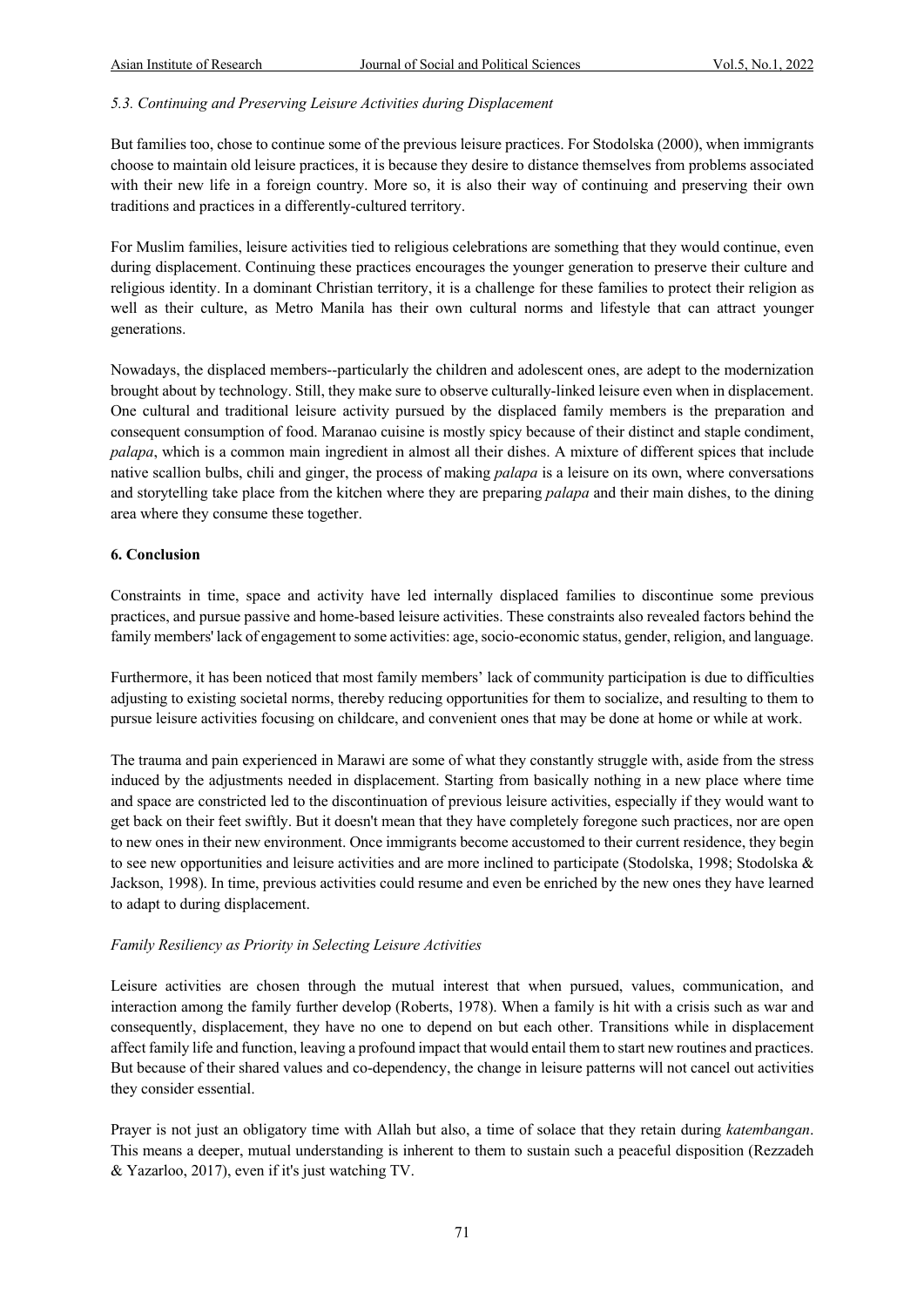Except for one family, it has been observed that the top and common *katembangan* among the families is watching TV after their evening prayer. Given that socio-economic status is one of the factors that refrain them from pursuing previous and new leisure activities, a core *katembangan* such as watching TV is actually economical. And when done together as a family where they get to talk about what they're watching, or what happened to their day during commercial breaks, their bond becomes stronger. Engagement in family leisure activities provide opportunities for interaction among members and with the changing environment (Zabriskie & McCormick, 2001)

#### *Leisure Changes among Family Members*

It is evident that leisure activities do not affect the family's Islamic faith. It even serves as their driving force to improve their relationship and guarantee that essential Islam practices are maintained. But as members serve different functions, it helps to analyze why displacement caused members to discontinue, maintain, or add activities during displacement.

Focusing on sustaining the family's basic needs, fathers quit on particular leisure activities so they may be able to concentrate on work. While mothers choose to continue some leisure activities, the frequency of these has lessened during displacement, as work became a priority as well.

Children and adolescents are more open to exploring new activities while also continuing some leisure practices when they were still in Marawi. Still, they have an understanding that because of the disadvantages caused by displacement, their parents are doing what they can to make ends meet, and at the same time, spend some quality time with them. Hence, while their degree of freedom when it comes to time is greater than that of their parents', they are conscious too of the limitations their parents are dealing with. This makes watching TV together after prayer time in the evening, more profound.

#### *The Value of Leisure for the Displaced Families*

While limitations in terms of time, space and activities affected the leisure patterns of the displaced families, it did not deter them from doing *katembangan*. It can therefore be concluded that the family's solid perspective on the role of leisure in strengthening family bond, trumps the limitations and challenges set by current circumstances. Agate, Zabriskie, Agate and Poff in 2009, where they concluded that family leisure provides opportunities for members to bond with each other, resolve problems together, and strengthen relationships.

#### **7. Limitations and Recommendations**

With the study's overall conclusion that family leisure is essential in overcoming challenges during displacement, limitations to the concluded study have been observed, as well as recommendations for future studies on the topic of family leisure patterns of internally displaced families caused by war.

#### *Quantitative Research on Displaced Marawi Families*

As this is the first study ever conducted on displaced Marawi famliies, the research is limited to acquiring the family's individual perspectives on family leisure in the time of displacement. This was done through interviews and participant observation. With the number of displaced Marawi families situated in Metro Manila (not just in Al Salaam Compound) and other regions, a quantitative study of these families is encouraged and recommended, to have a more deeper understanding of how displacement has affected families, and if family leisure strengthened their bond in spite of the difficulties they are enduring.

#### *Research on Inclusivity Programs of Receiving Regions*

Displacement due to war and/or natural calamities is beyond anybody's control, and national and local governments must do what they can to ensure that the basic needs of the displaced are met. The displaced families'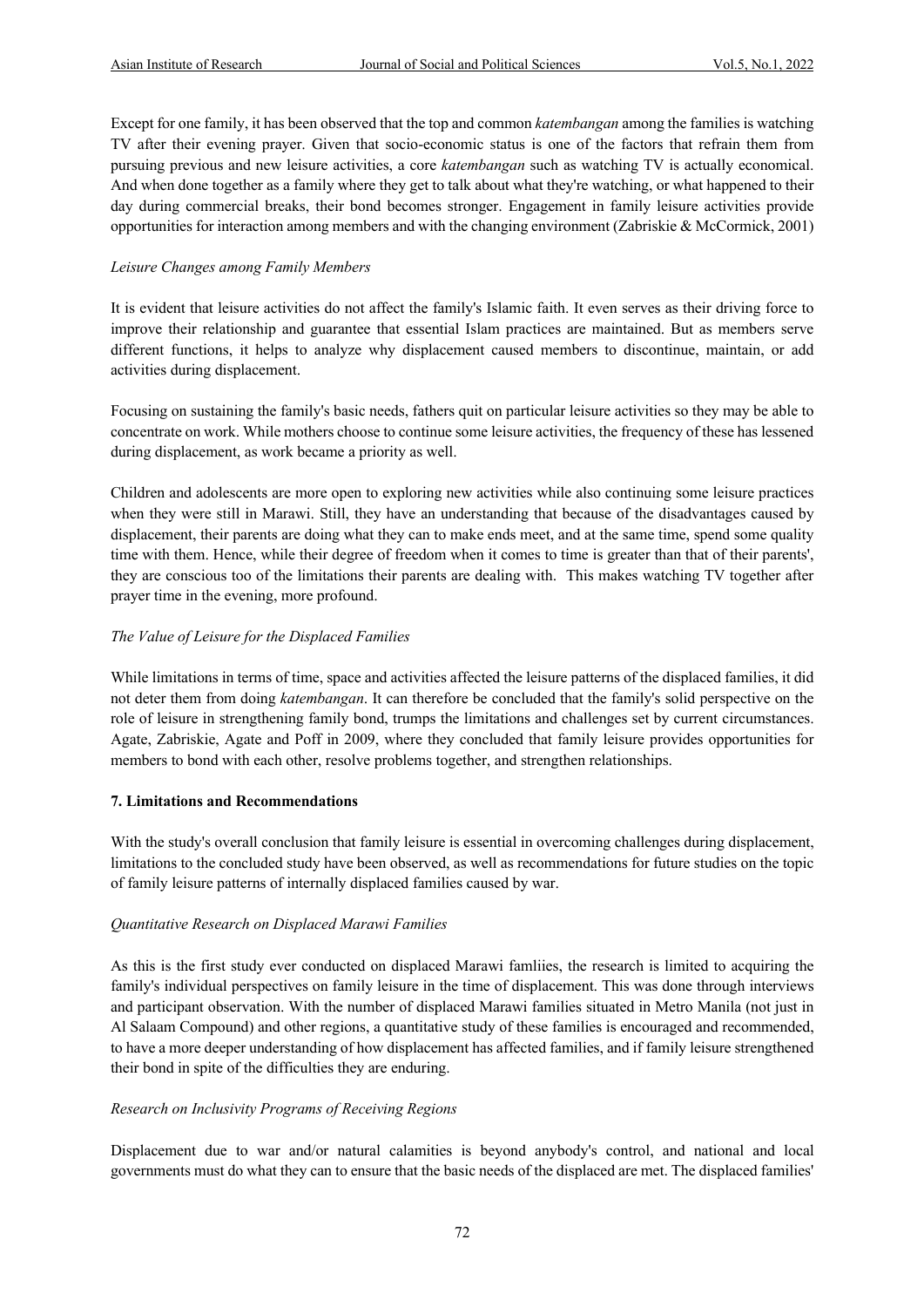leisure activities are limited due to their ethnicity, religion, social class, area of displacement, and their perception of the governing authority's fairness in terms of providing services to them. A research on the national and local governments' programs for the internally displaced is recommended, and if possible, a dialogue with the governing authorities to get their understanding of the displaced Marawi families in terms of their predicament, and their ethnic, cultural and religious identities. This is to alleviate the limited perception of the displaced towards them.

#### *Research on Evacuation Center and Urban Planning and Housing Spaces*

With the notion that displacement can occur through natural and unfortunately, man-made calamities, review and inspection must be done on both planned evacuation centers and urban housing spaces. It has been discerned in this study that family leisure is essential to prevent the disintegration of family members. Therefore, it is recommended that evacuation centers, albeit temporary, must consider allocating spaces where families can have their leisure activities. Local authorities should also hold simple leisure activities to assure the displaced families are being taken care of. In the same way, future urban housing projects must include in their plan spaces and simple facilities to encourage leisure activities for all types of families to enjoy, as family leisure is integral to the development not just of the family, but of the community.

#### **References**

- Agate, J., Zabriskie, R. B., Agate, S. T., Poff, R., (2009). Family Leisure Satisfaction and Satisfaction with Family Life. *Journal of Leisure Research*, 41(2), 205–223
- Arai L. 2006. Migrants and Public Services in the UK: A Review of the Recent Literature. Centre on Migration, Policy and Society (COMPAS): Oxford
- Brooks-Gunn J, Markman LB. The Contribution of Parenting to Ethnic and Racial Gaps in School Readiness. *The Future of Children*. 2005; 15:139–168.
- Carlson, M. J., & Magnuson, K. A. (2011). "Low-Income Men and Fathers' Influences on Children?" *The Annals of the American Academy of Political and Social Science*, *635*(1), 95–116. doi:10.1177/0002716210393853
- Christenson, O. D., Zabriskie, R. B., Eggett, D. L., & Freeman, P. A. (2006). Family Acculturation, Family Leisure Involvement, and Family Functioning among Mexican- Americans. *Journal of Leisure Research*, 38(4), 475- 495.
- Deci, L., & Ryan, R. M., (2010) Intrinsic Motivation. The Corsini Encyclopedia of Psychology. doi:10.1002/9780470479216.corpsy046
- Dodd, D., Zabriskie, R., Widmer, M., & Eggett, D. (2009). Contributions of family leisure to family functioning among families that include children with developmental disabilities. *Journal of Leisure Research*, *41*(2), 261–286.
- Domosh, M., & Seager, J., (2001). Putting Women in Place Feminist Geographers Make Sense of the World. *The Guilford Press*, ISBN: 1-57230-668-8
- Freeman, P., & Zabriskie, R. (2003). Leisure and family functioning in adoptive families: Implications for therapeutic recreation. *Therapeutic Recreation Journal*, *37*(1), 73–93.
- Gil-Rivas, V., Greenberger, E., Chen, C., & Lopez-Lena, M. M. (2003). Understanding depressed mood in the context of a family-oriented culture. Adolescence, 38, 93–109.
- Grebler, Moore, Guzman, 1970.
- Gunter, G. B. & Gunter, N. C. (1980). Leisure Styles: A Conceptual Framework for Modern Leisure. *Sociological Quarterly*, 21:361-74
- Hasmi, H., Gross, M., & Scott-Young, C. (2014). Leisure and settlement distress: the case of South Australian migrants. *Annals of Leisure Research*, 17:4, 377-397, DOI: 10.1080/11745398.2014.948023
- Hawks, S. R. (1991). Recreation in the family. In S. J. Bahr (Ed.), *Family research: A sixty year review, 1930– 1990* (Vol. 1, pp. 387–433). New York, NY: Lexington.
- Holman, T., & Epperson, A. (1984). Family and leisure: A review of the literature with research recommendations. *Journal of Leisure Research*, *16*, 277–294.
- Holman, T. B., & Jacquart, M. (1988). Leisure activity patterns and marital satisfaction: A further test. *Journal of Marriage and the Family, 50,* 69-78.
- Hornberger, L., Zabriskie, R., & Freeman, P. (2010). Contributions of family leisure to family functioning among single-parent families. *Leisure Sciences*, *32*(2), 143–161. doi:10.1080/01490400903547153
- Huff, C.,Widmer, M.,McCoy, K., & Hill, B. (2003). The influence of challenging outdoor recreation on parentadolescent communication. *Therapeutic Recreation Journal*, *37*(1), 18–37.
- Ibrahim, H. (1982). Leisure and Islam. Leisure Studies, 1 (2).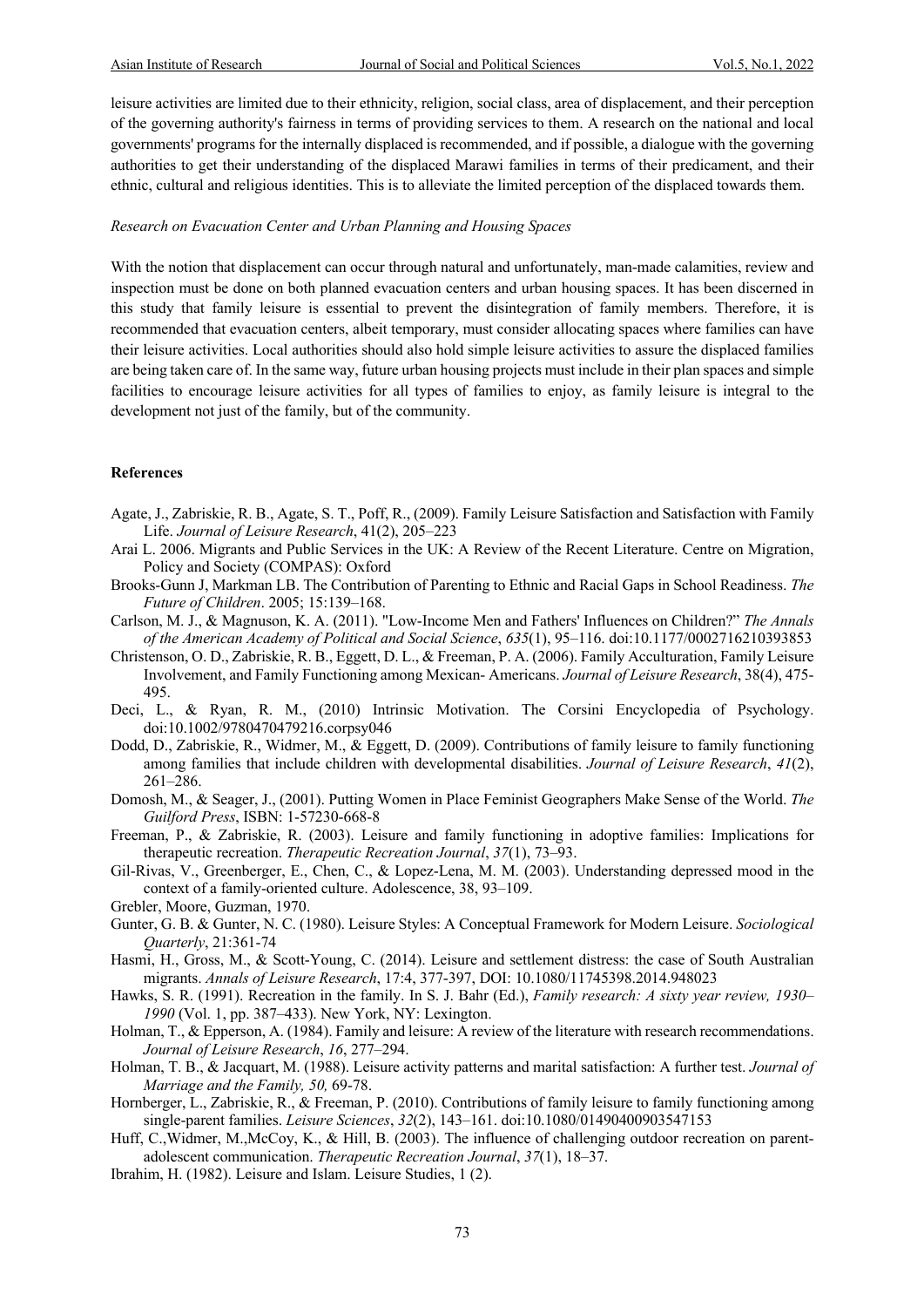- Iso-Ahola, S. E. (1980). *Social psychology of leisure and recreation.* Dubuque, Iowa: Wm. C. Brown Company Publishers.
- Iso-Ahola, S. E., Jackson, E. L., & Dunn, E. (1994). Starting, ceasing, and replacing leisure activities over the lifespan. *Journal of Leisure Research, 26*, 227-249.
- Internal Displacement Monitoring Centre (IDMC) PHILIPPINES Global Report on Internal Displacement (GRID 2018) Conflict displacement Figures analysis (Retrieved August, 27, 2018)
- Internal Displacement Monitoring Centre (IDMC) Philippines Annual Report, Norwegian Refugee Council, 2013- 2018 (IDMC) (Retrieved July 28, 2018) http://www.internal-displacement.org/countries/philippines
- Jackson, E. L., & Dunn, E. (1988). Integrating ceasing participation with other aspects of leisure behavior. *Journal of Leisure Research, 20,* 31-45.
- Juniu, S., (2000). The Impact of Immigration: Leisure Experience in the lives of South American Immigrants. *Journal of Leisure Research*, Vol. 32, No. 3, pp. 358-381
- Junio, S., (2002). Perception of Leisure in Latino Women Immigrants. *World Leisure Journal*, 44:1, 48-55, DOI: 10.1080/04419057.2002.9674260
- Kelly, John R., (1983). Leisure Identities and Interaction, London. England, George Allen & Unwin
- Kelly, J. R. (1996). *Leisure* (3rd ed.). Needham Heights, MA: Allyn & Bacon.
- Kelly, John R., (1999). Leisure Behaviours and Styles: Social, Economic and Cultural factors. Leisure Studies: Prospects for the 21<sup>st</sup> Century, 135-50
- King, G., McDougall, J., Dewit, D., Petrenchik, T., Hurley, P., & Law, M. (2009). Predictors of Change Over Time in the Activity Participation of Children and Youth with Physical Disabilities. *Children's health care : journal of the Association for the Care of Children's Health*, *38*(4), 321–351. doi:10.1080/02739610903237352
- Lester, S. (1999). An introduction to phenomenological research. Stan Lester Developments, Taunton. http://www.sld.demon.co.uk/resmethy.pdf
- Leversen, I., Torsheim,. T., & Samdal, O. (2012). "Gendered leisure activity behavior among Norwegian adolescents across different socio-economic status groups*". International Journal of Child, Youth and Family Studies*, 4, 355–375.
- Mactavish, J. B., & Schleien, S. (1998). Playing together growing together: Parents' perspectives on the benefits of family recreation in families that include children with a developmental disability. *Therapeutic Recreation Journal*, *32*(3), 207–230.
- Moustakas, C. (1994). Phenomenological research methods. London, Sage.
- Newman, B., Hartman, T., Taber, C., (2013). Social Dominance and the Cultural Politics of Immigration, Political Psychology, 35:2, 165-186
- Offer, S., & Schneider, B., (2011). Revisiting the Gender Gap in Time-Use Patterns: Multitasking and Well-Being among Mothers and Fathers in Dual-Earner Families. *American Sociological Review* 76:6, 809–833
- Olson, D. (1989). Circumplex model of family systems VIII: Family assessment and intervention. In D. Olson, C. Russell, & D. Sprenkle (Eds.). *Circumplex model: Systemic assessment and treatment offamilies.* New York: Haworth.
- Orthner, D. (1976). Patterns of leisure and marital interaction. *Journal of Leisure Research*, *8*, 98–111.
- Orthner,D.,&Mancini, J. (1990). Leisure impacts on family interaction and cohesion. *Journal of Leisure Research*, *22*(2), 125–137.
- Orthner, D. K., & Mancini, J. A. (1991). Benefits of leisure for family bonding. In B. L. Driver, P. J. Brown, & G. L. Peterson (Eds.). *Benefits of leisure,* 215-301. State College, PA: Venture.
- Poff, R., Zabriskie, R., & Townsend, J. (2010a). Australian family leisure: Modeling parent and youth data. *Annals of Leisure Research*, *13*(3), 420–438.
- Poff, R., Zabriskie, R., & Townsend, J. (2010b). Modeling family leisure and related family constructs: A national study of U.S. parent and youth perspectives. *Journal of Leisure Research*, *42*(3), 365–391.
- Regadio, C. Q. (2018). Islamic migrant community formation and integration: the case of Salam Compound,<br>Barangay Culiat, Quezon City. *Philippine Political Science Journal*. 1–20. Barangay Culiat, Quezon City. *Philippine Political Science Journal*, 1–20. doi:10.1080/01154451.2018.1507500
- Reyes, J. A. L. (2016). Exploring leisure time activities and sociodemographic indicators of subjective happiness and self-perceived health among Filipinos. ASEAS – Austrian
- Rezazadeh, M., & Yazarloo, H. (2017). Study Leisure Time in Urban Space (Case Study: Gorgan City). *International Journal of Scientific Study*, 5:4, 959-964
- Roberts, Kenneth, (1978). Contemporary Society and the growth of leisure. Longman, 1978, NewYork, ISBN 0582489903
- Rublee, C., & Shaw, S.M. (1991). Constraints on the leisure and community participation of immigrant women: Implications for social integration. *Loisir et Société, 14* (1) 133-150.
- Ryan L. 2011. Migrants' social networks and weak ties: accessing resources and constructing relationships postmigration. *The Sociological Review* 59: 708–724.